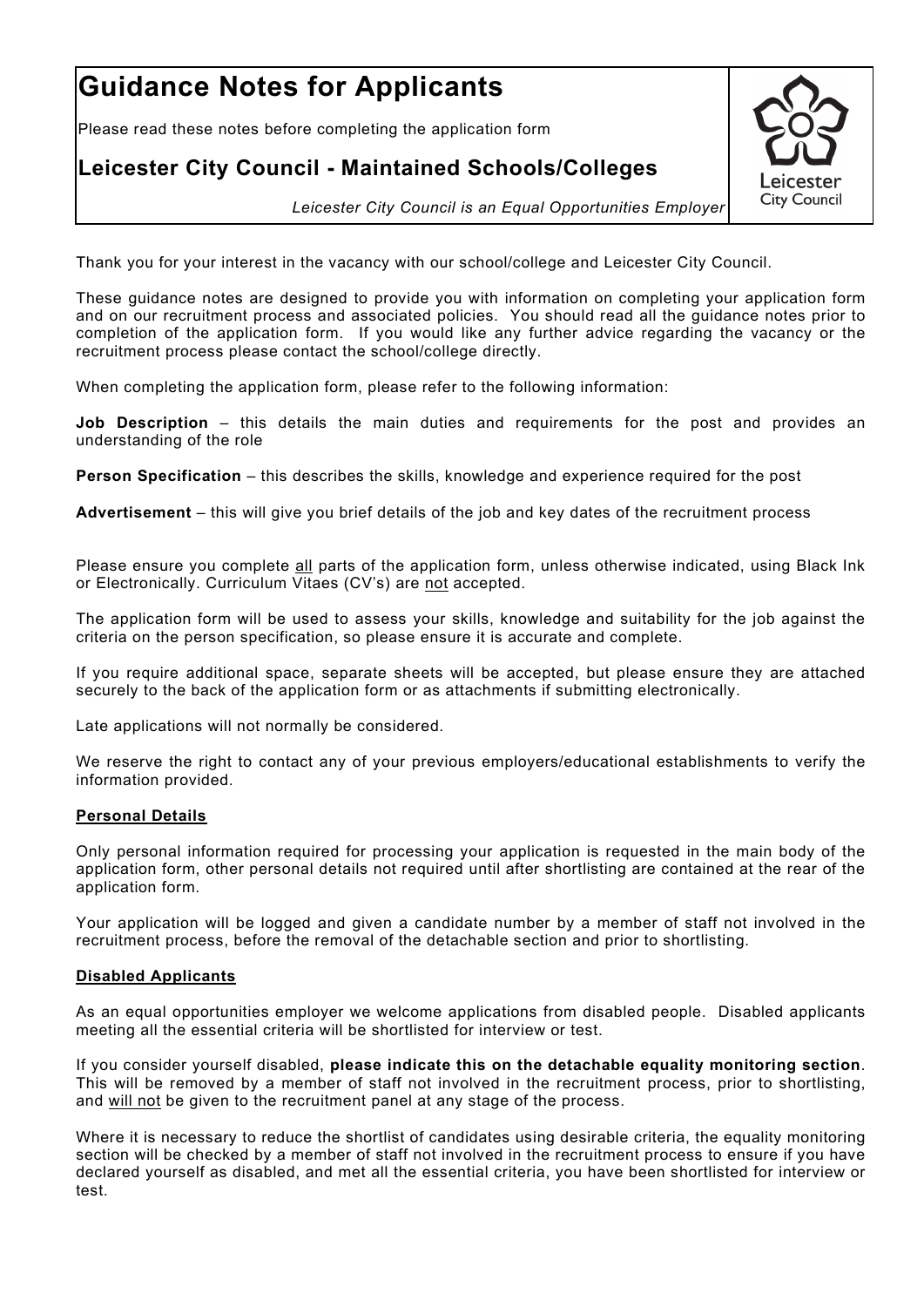All candidates called for interview will be asked if they require any adjustments and/or adaptations in order to attend for interview or test, and we will, as far as possible, provide the adjustments and/or adaptations required.

For successful candidates, we will make reasonable adjustments to working conditions or physical environments and will provide aids, adaptations, equipment and support where possible.

## **Equal Opportunities and Equality Monitoring**

To view the Equal Opportunities Policy in full, please visit [http://www.leicester.gov.uk/your-council](http://www.leicester.gov.uk/your-council-services/council-and-democracy/key-documents/conditions-of-service/section-fourteen/)[services/council-and-democracy/key-documents/conditions-of-service/section-fourteen/](http://www.leicester.gov.uk/your-council-services/council-and-democracy/key-documents/conditions-of-service/section-fourteen/)

Completion of the equality monitoring form is voluntary. The equality monitoring form will not be given to the recruitment panel or form any part of the recruitment process.

#### **Rehabilitation of Offenders & Safeguarding Children and Young People**

We are committed to keeping children and young people safe from harm and abuse and to promoting their welfare, and we expect that everyone who comes to work for us will share the same commitment. Fulfilling this responsibility includes making sure that our recruitment process includes a range of measures to identify those who may be unsuitable to work with children and young people.

In addition, all roles within the school/college are covered by the Rehabilitation of Offenders Act 1974 (Exceptions) Order 1975, and are subject to an enhanced Disclosure and Barring Service (DBS) (formerly Criminal Records Bureau (CRB)) check. These posts may also be subject to further DBS re-checks at appropriate intervals. Further information about what the Rehabilitation of Offenders Act 1974 (Exceptions) Order 1975 means for applicants is provided on the Application Form. Please note that having a criminal record is not an automatic bar from working with us: whether or not your criminal record has a bearing on the post you have applied for will be carefully considered as part of the recruitment process. This may involve a discussion with yourself about the circumstances and background to your offences.

### **References**

All applicants are expected to provide two referees, as detailed on the application form.

If you have just completed full-time education you will need to provide the name of your Headteacher/Principal or other professional as a reference. If you are self-employed you will need to provide details of individuals/businesses that can provide you with a professional reference.

'Open' references e.g. those addressed "To Whom It May Concern", will not generally be accepted.

#### **Supporting Documents**

All applicants called for interview will be required to provide original evidence for the following:

Identity\* DBS (formerly CRB) application form\* Eligibility to Work in the UK\*\* Qualifications/Training\*\*\* – if applicable Confirmation of Registration with the relevant Professional Body – if applicable Driving documents – if applicable

We **will not** be able to confirm an offer of employment until we have confirmed the above.

\* Details of what documentary evidence you can provide will be detailed on the invite to interview letter, alternatively please refer to [http://www.direct.gov.uk/en/Employment/Startinganewjob/DG\\_195811](http://www.direct.gov.uk/en/Employment/Startinganewjob/DG_195811)

\*\* In accordance with the Immigration, Asylum, and Nationality Act 2006, all candidates are required to provide proof of the Right to Work in the United Kingdom. For further information please refer to [www.workingintheuk.gov.uk](http://www.workingintheuk.gov.uk/) 

\*\*\* You can check the validity/level of any overseas national's qualifications by contacting the National Recognition Information Centre for the United Kingdom (NARIC) [www.naric.org.uk](http://www.naric.org.uk/)